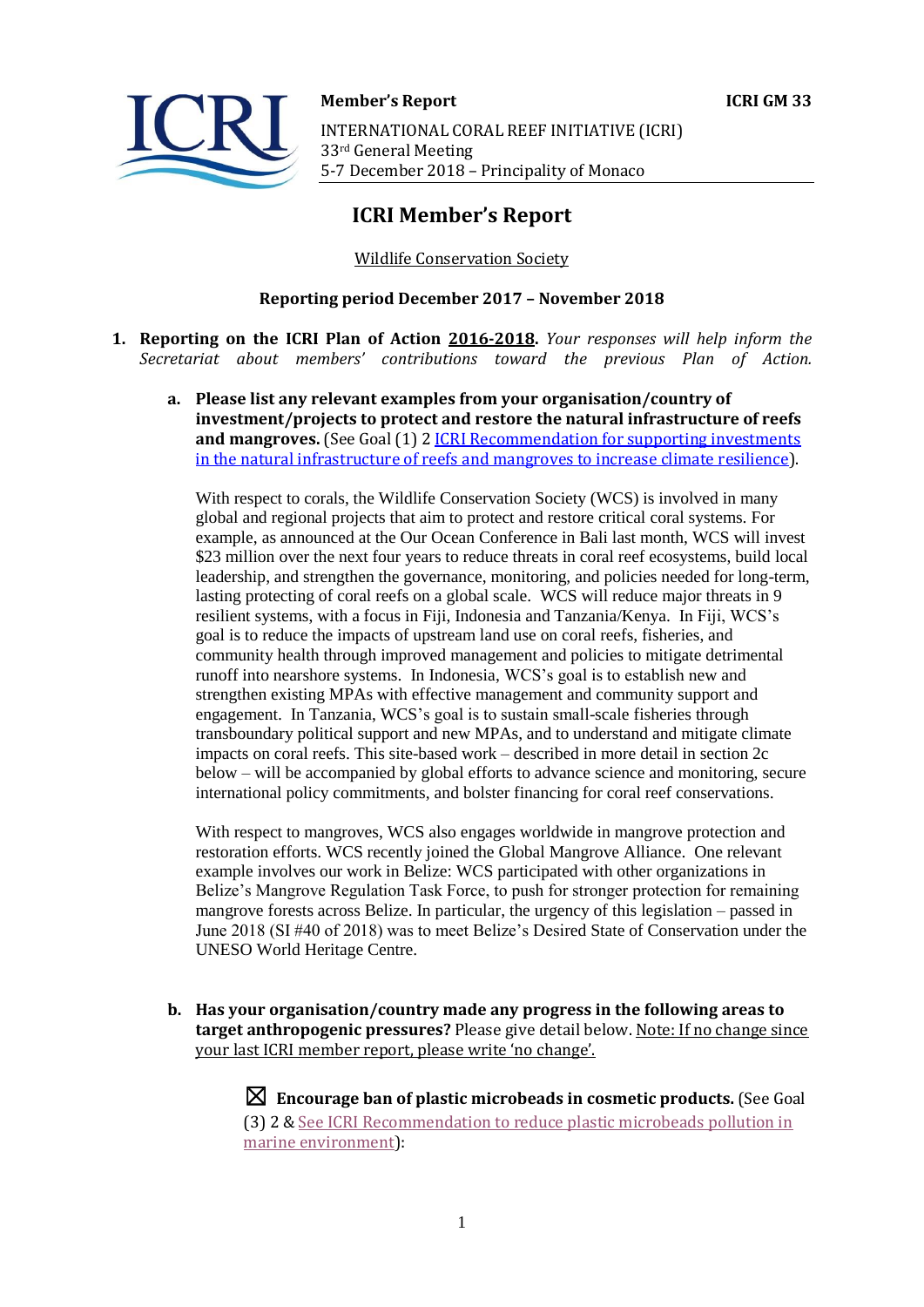Not previously reported by WCS, but relevant to the ICRI resolution, in 2015 and 2016, WCS supported U.S. legislation that led to the ban of plastic "microbeads" commonly found in soaps. This support included mobilizing our grassroots constituency and co-signing letters of support. The legislation was eventually passed by Congress and signed into law by President Obama in 2016.

☒ **Improve regulation and enforcement to reduce direct anthropogenic damage due to dredging and physical alteration of reef structures.** (See Goal (3) 3 & [ICRI Recommendation to reduce damage due to](https://www.icriforum.org/sites/default/files/ICRI-GM32_RECO_Dredging.pdf)  [dredging and dumping on coral reefs\)](https://www.icriforum.org/sites/default/files/ICRI-GM32_RECO_Dredging.pdf):

In Indonesia, WCS worked with the Government of Indonesia and with local governments to reduce the damage to coral reefs by developing provincial regulations on marine spatial planning for the provinces of Aceh, West Nusa Tenggara, North Sulawesi, and North Maluku. Within the regulation on Marine Spatial Planning, the provincial governments allocated marine protected areas, general utilization areas, and other areas (e.g. lanes, national strategic areas). The marine protected areas have multiple zones (e.g. core zone, fisheries zone, tourism/utilization zone) and management plans, where in the management plan of MPA includes rules related to anchor disposal and to allocation areas for MPA facilities/buildings. In the general utilization area, the provincial government allocated specific utilization zone, e.g. tourism, fisheries, aquaculture, residential, transportation/port, and mining/energy zones. The allocation also include specific regulation to restrict reclamation, development of buildings/facilities that physically change coastal areas, development of buildings/facilities in restricted zone for facilities/building, activities or development of building/facilities in inappropriate zone.

☒ **Deployment of mooring devices limiting the mechanical destruction of coral reefs and seagrasses.** (See Goal (3) 4).

In Indonesia, WCS worked with government and MPA authorities to deploy mooring buoys at dive sites. Usually, these mooring buoys are used for tourism boats (e.g snorkeling and diving boat) using anchors so that they can reduce damage to coral reefs.

**c. Did your organisation/country celebrate International Year of the Reef?** Please give details below. (See Goal (5) 1 [& ICRI Recommendation designating 2018 as the](https://www.icriforum.org/sites/default/files/ICRIGM31_Reco_IYOR2018_0.pdf)  [third International Year of the Reef\)](https://www.icriforum.org/sites/default/files/ICRIGM31_Reco_IYOR2018_0.pdf):

WCS is a participant in International Year of the Reef, and in various traditional and social media outreach, has been partnering with ICRI to promote IYOR in conjunction with coral conservation efforts. Specifically, WCS submitted materials for the IYOR website, [including a story on WCS coding to save coral reefs through MERAID.](https://www.iyor2018.org/resource/wcs-coding-save-coral-reefs/)

In addition, WCS put out a number of press releases, including a series of releases tied to World Ocean Day, all of which referenced IYOR. These included:

- 1. May 1, 2018: [On coral resilience.](https://newsroom.wcs.org/News-Releases/articleType/ArticleView/articleId/11275/Scientists-Discover-Balance-of-Thermal-Energy-and-Low-Climate-Stress-Drive-Coral-Species-Diversity.aspx)
- 2. June 5, 2018: [On sustainability of sea](https://newsroom.wcs.org/News-Releases/articleType/ArticleView/articleId/11329/Study-in-Fiji-Finds-That-Removing-Sea-Cucumbers-Spells-Trouble-for-Shallow-Coastal-Waters.aspx) cucumbers in Fiji.
- 3. June 13, 2018: [On optimal levels of fishing and biomass for Kenya reef systems.](https://global.wcs.org/Resources/News-v01/articleType/ArticleView/articleId/11343/New-Research-in-Kenya-Finds-Sweet-Spot-for-Harvesting-Reef-Fish.aspx)
- 4. June 19, 2018: [On effectiveness of marine reserves.](https://newsroom.wcs.org/News-Releases/articleType/ArticleView/articleId/11355/Global-Study-Finds-Marine-Reserves-are-Partially-Effective.aspx)
- 5. June 27, 2018: On adapting [ideas from finance to coral reef](https://newsroom.wcs.org/News-Releases/articleType/ArticleView/articleId/11372/Reef-Scientists-Adapt-Ideas-From-Investment-World-to-Coral-Reef-Conservation.aspx) conservation.
- 6. June 28, 2018: On reefs [with potential to survive climate change.](https://newsroom.wcs.org/News-Releases/articleType/ArticleView/articleId/11374/Study-Identifies-Reefs-with-Potential-to-Survive-Climate-Changes-Impacts.aspx)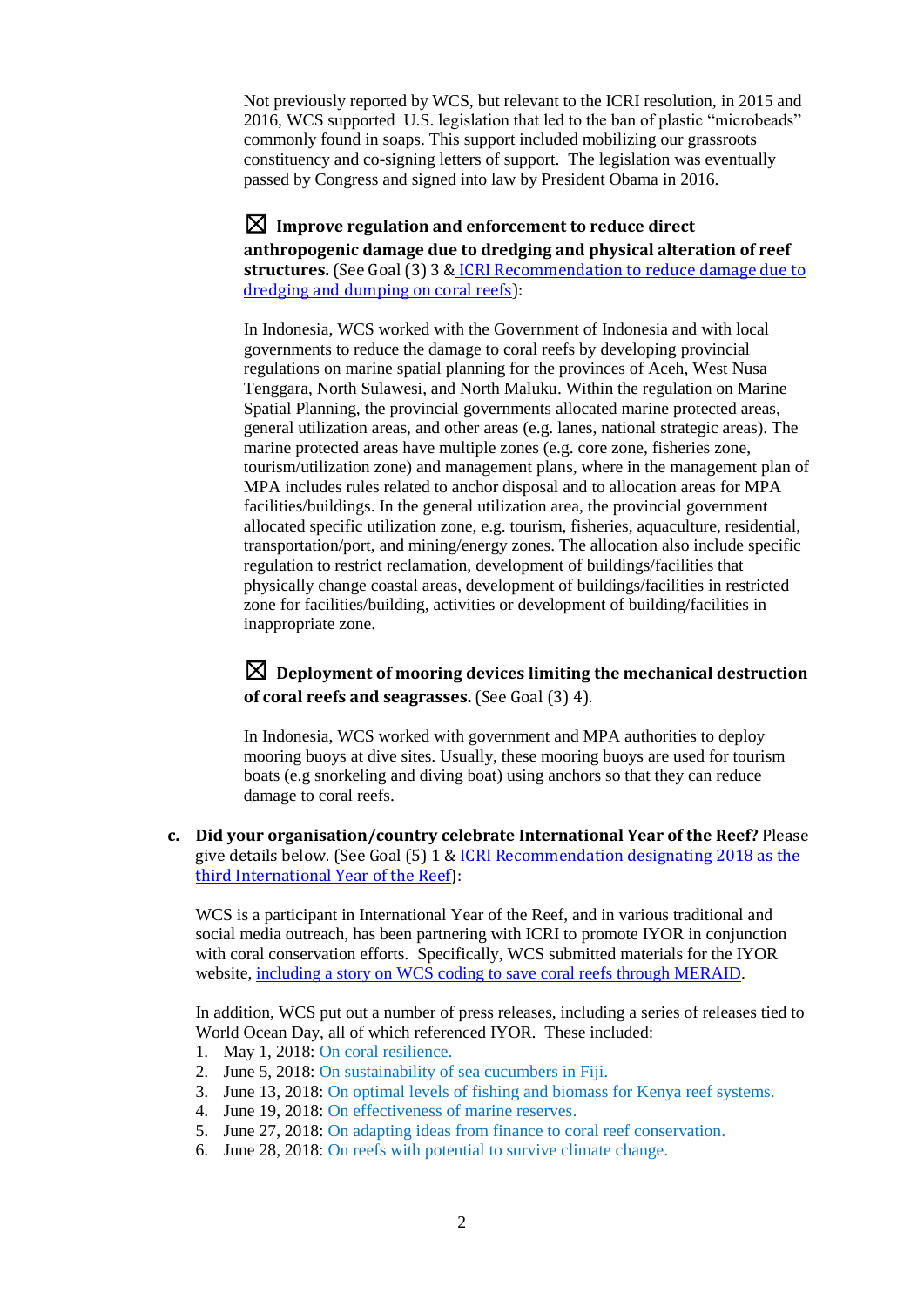In March, WCS participated in Reef Week activities in southern Belize. WCS along with local and international conservation organizations, raised awareness about the ecological significance of the Belize Barrier Reef. [This work was presented in local Belize media.](http://www.guardian.bz/index.php?option=com_content&view=article&id=15373:wcs-focuses-on-frer-rzs-a-spags-for-reef-week-2018&catid=40:politics&Itemid=90)

**2. Contribution to the ICRI Plan of Action 2018-2020 and upcoming ICRI general meetings.** *Your responses to the following questions will assist the Secretariat in assessing contributions towards the major themes of the draft ICRI Plan of Action 2018-2020.*

### **Theme 1 – Promote effective and adaptable solutions to improve the protection of coral reefs**

- **a. Which of the below topics do you consider to be the three top challenges that your organisation faces in managing coral reefs?** Please select from the options below:
	- $\boxtimes$  Climate change impacts
	- $\Box$  Inadequate planning, zoning and management
	- ☐Unsustainable resource extraction
	- □ Tourism and recreation
	- ☐ Shipping
	- $\boxtimes$  Coastal development
	- □ Dredging
	- $\boxtimes$  Illegal and destructive fishing
	- $\Box$  Fish and coral trade
	- □ Marine debris
	- $\Box$  Other. Please specify:
- **b. Please list any examples of innovative management practices that your organisation/country is involved in, such as use of VMS, drones & ecological mooring devices.** Include their limits, conditions of implementation, financing and an assessment of their results and links for more information if possible.

Spatial Monitoring and Reporting tool (SMART), developed and maintained by WCS and 8 other partners, is a management tool used for conservation law enforcement monitoring. Over 500 terrestrial and marine sites in 46 countries use this tool for conservation law enforcement and protected area monitoring. In Belize, SMART is being utilized at most MPAs to track enforcement effort with the exception of a few areas. The overall challenge has been to keep the stations equipped with running devices to be able to collect data year-round. Additionally, the lack of full internet coverage across the Belize seascape has limited the real-time uploading of data to the near real-time version of the software SMART Connect from all sites. However, as part of their reporting requirements, rangers access the internet regularly at their respective stations in order to synchronize their SMART patrol data to the Belize Fisheries Department on a monthly basis using SMART Connect. All active patrols are currently concentrated around existing replenishment zones and in central Belize, revealing a gap in patrol effort along the coast and between some protected areas. The Compliance and Conservation Unit of the Fisheries Department is assessing how best to fill this gap.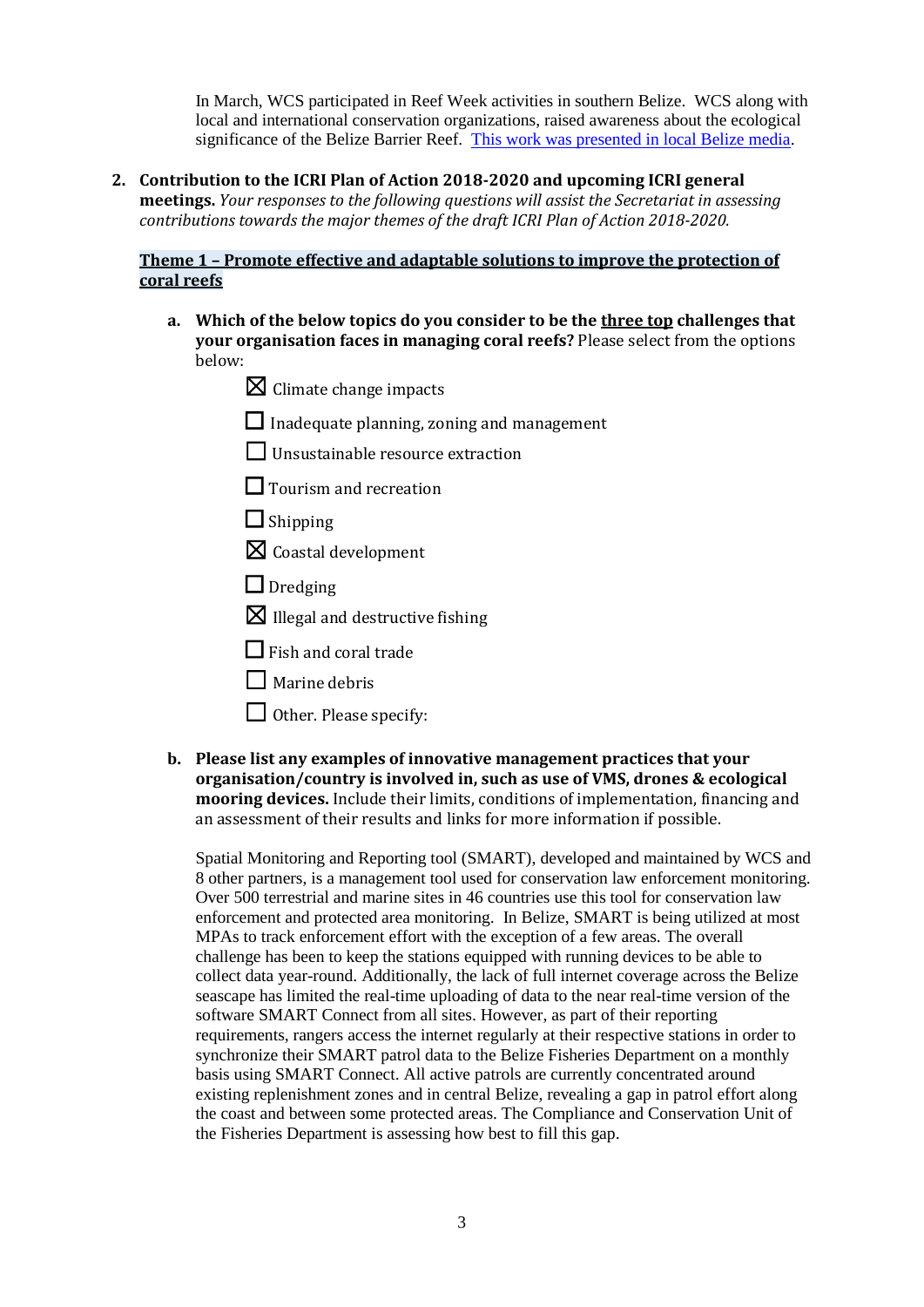In Papua New Guinea, WCS has deployed Fish Aggregation Devices (FADs) to encourage people to fish close to FADS (which attract pelagic species) instead of fishing inshore on the reefs. The FADs are small and deployed away from coral reefs, so the reef fish have a chance to recover from overfishing. In 2017, as part of the Asian Development Bank (ADB) subproject, WCS deployed 8 FADs at each of the ADB sites around Manus province, PNG (2 off northern Manus, 1 off the west coast of Manus, and 5 off the southern coast of Manus), and 2 FADs in island communities north of Lorengau (the provincial capital). In addition, from 2016 to 2017, WCS deployed 13 FADs at each of the community sites around north-west New Ireland province, PNG, where WCS had been working with the local communities to develop fisheries management plans.

**c. Please list any examples of innovative funding for management that your organisation/country is involved in.** Include their limits, conditions of implementation, financing and an assessment of their results and links for more information if possible.

WCS is facilitating the workshop on innovative financing for coral conservation that will precede the ICRI GM and this topic will be discussed in detail during that workshop.

WCS is also promoting sustainable financing models for MPAs through its MPA Fund. These models seek to provide ongoing revenue streams to support management of MPAs. Models are being developed for MPAs in Cuba, Madagascar, and Bangladesh.

**d. Please list any examples of leading practices, techniques and strategies for building reef resilience that your organisation/country is involved in.** Include their limits, conditions of implementation, financing and an assessment of their results and links for more information if possible.

In general terms, WCS works with national and local governments, and local communities, in a number of countries, including Madagascar, Kenya, Tanzania, Indonesia, Papua New Guinea, Fiji, Solomon Islands, Belize, and Cuba, to protect coral reef ecosystems, including building reef resilience.

The work described above in 1a references our work on protecting reefs identified to be the most resilient against climate change. Specifically, WCS will invest in work in nine climate-resistant reefs across three countries (Fiji, Indonesia, and Tanzania). This work will aim to reduce threats to coral ecosystems, build local leadership, and strengthen the policies needed for long-term, lasting protection of coral reefs throughout these countries.

The work in Fiji will focus on improving coral reef condition through targeted upstream catchment management and policy implementation to reduce downstream runoff. All of which would lead to increased resilient ecosystems (i.e., catchments and downstream coral reefs), and thus result in improved resilience of coastal communities, particularly fishing communities.

In Indonesia, across four resilient reef areas, WCS will collect indicators to monitor the state of coral reefs, regular fish landings for commercially important coral reef-associate species, and for species important for climate-resilience to understand coral reef health, fishing patterns, stock sizes, and to enable the setting of harvest control rules for key species. This project will also foster improved MPA and fisheries management by strengthening local leadership of park management officers, law enforcement agencies, and local communities. The expected outcomes will lead to a reduction of blast fishing,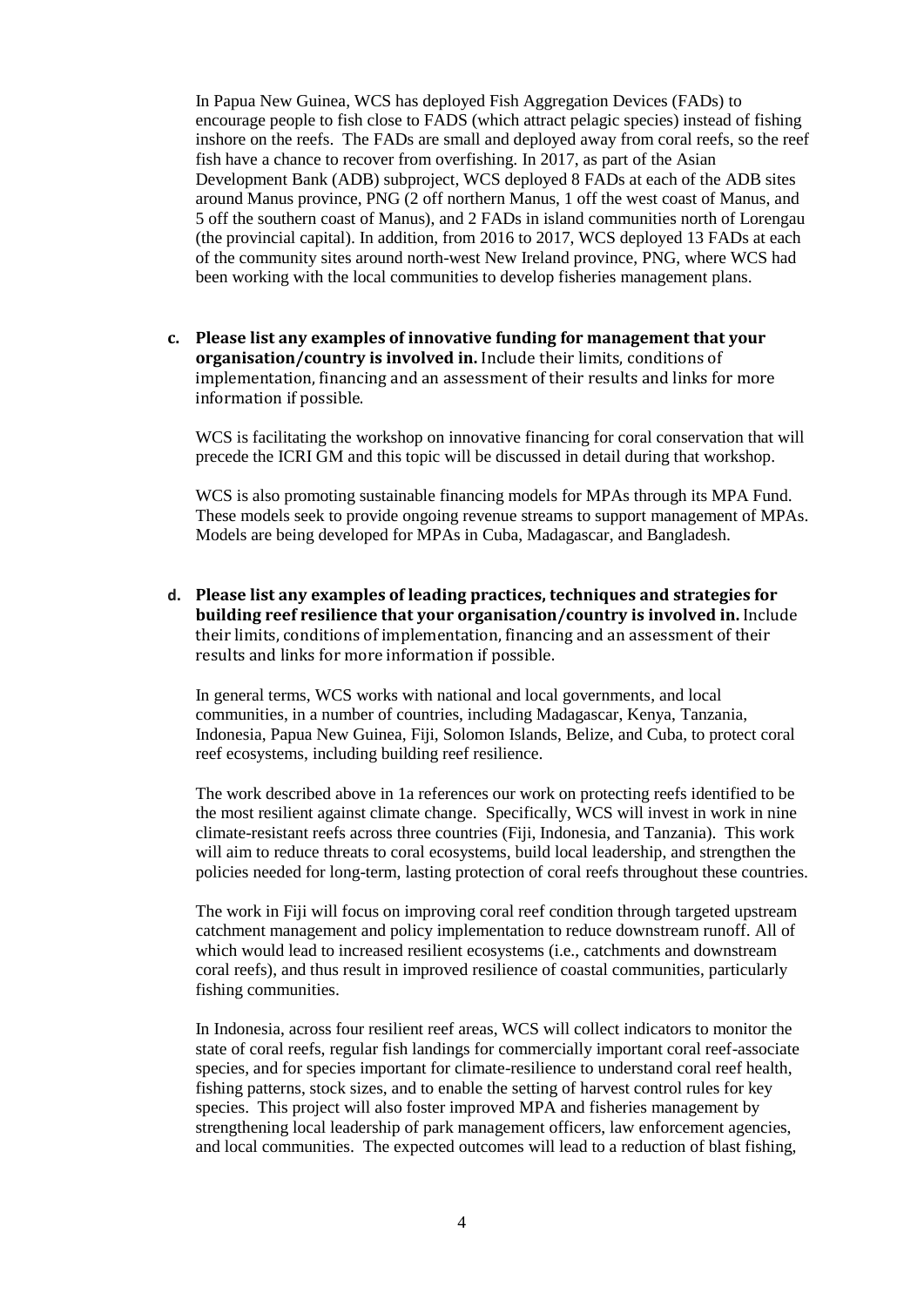detrimental impacts of tourism on coral reefs, and an increase in MPA coverage and MPA and fisheries management.

In Tanzania, WCS will work to protect and enhance the resilience of coral reefs through strengthening national and local leadership to improve governance capacity, undertaking applied research and monitoring of coral reefs and small-scale fisheries to improve their sustainability, and improving communications to raise awareness and foster local community stewardship. Expected outcomes in Tanzania are increased coral cover and fish biomass, along with reduced bycatch of marine species, increased benefits to reefneighboring communities, improved small-scale fisheries governance in BMUs, and increased monitoring, surveillance and coverage of MPAs.

There are other examples within the WCS portfolio. For example, from October 2016 to May 2018, WCS provided the technical assistance for the ADB subproject at ten community sites around Manus province in Papua New Guinea. Part of the project involved working with communities to develop site-based fisheries management plans to assist each community in sustainably managing their marine resources. The management plans included FADs to help transfer fishing effort from vulnerable reef fish communities to more resilient pelagic fisheries, a gillnet exchange program, enabling fishers to exchange small-meshed gillnets for less damaging larger meshed nets, and the introduction of other fisheries management tools (such as locally managed marine areas (LMMAs)), to help manage local reefs and build their resilience. WCS also worked with 13 coastal communities in north-west New Ireland province, PNG, from 2015 to 2018, to develop fisheries management plans.

Site-based investments, however, are not enough to leverage lasting change for long-term sustainability of coral reefs. WCS will also seek support for global efforts to advance science and monitoring, secure international policy commitments, and bolster financing for coral reef conservation. The site-based coral reef conservation actions, coupled with global actions to generate an enabling environment for long-term success, will result in a stronger framework for protection of the world's more resilient coral reefs.

**e. Please list any examples of leading practice reef restoration mechanisms that your organisation/country is involved in.** Include their limits, conditions of implementation, financing and an assessment of their results and links for more information if possible.

*N/A*

#### **Theme 3 – Support communities reliant on coral reefs**

**f. Is sustainable tourism development a significant challenge for your organisation?** If so please include detail below of the kinds of challenges faced and your strategies to deal with them.

Sustainable tourism is being considered in a number of countries to support our MPA efforts, including Belize, Cuba, and Indonesia. However, sustainable tourism development in MPAs has been challenging. By way of example, in Indonesia, there have been a number of challenges, including: (1) lack of consistency across marine and fisheries sectors with the tourism sector; (2) lack of knowledge among domestic tourists about the importance of coral reef ecosystems, seagrass beds and mangroves; and (3) lack of management among tourism activities, such that several coral reef areas have become highly trafficked tourist areas– due to transportation/access development, lack of knowledge, and lack of regulation on the number of visitors (e.g. Karimunjawa National Park). WCS has employed the following strategies to deal with these challenges: (1)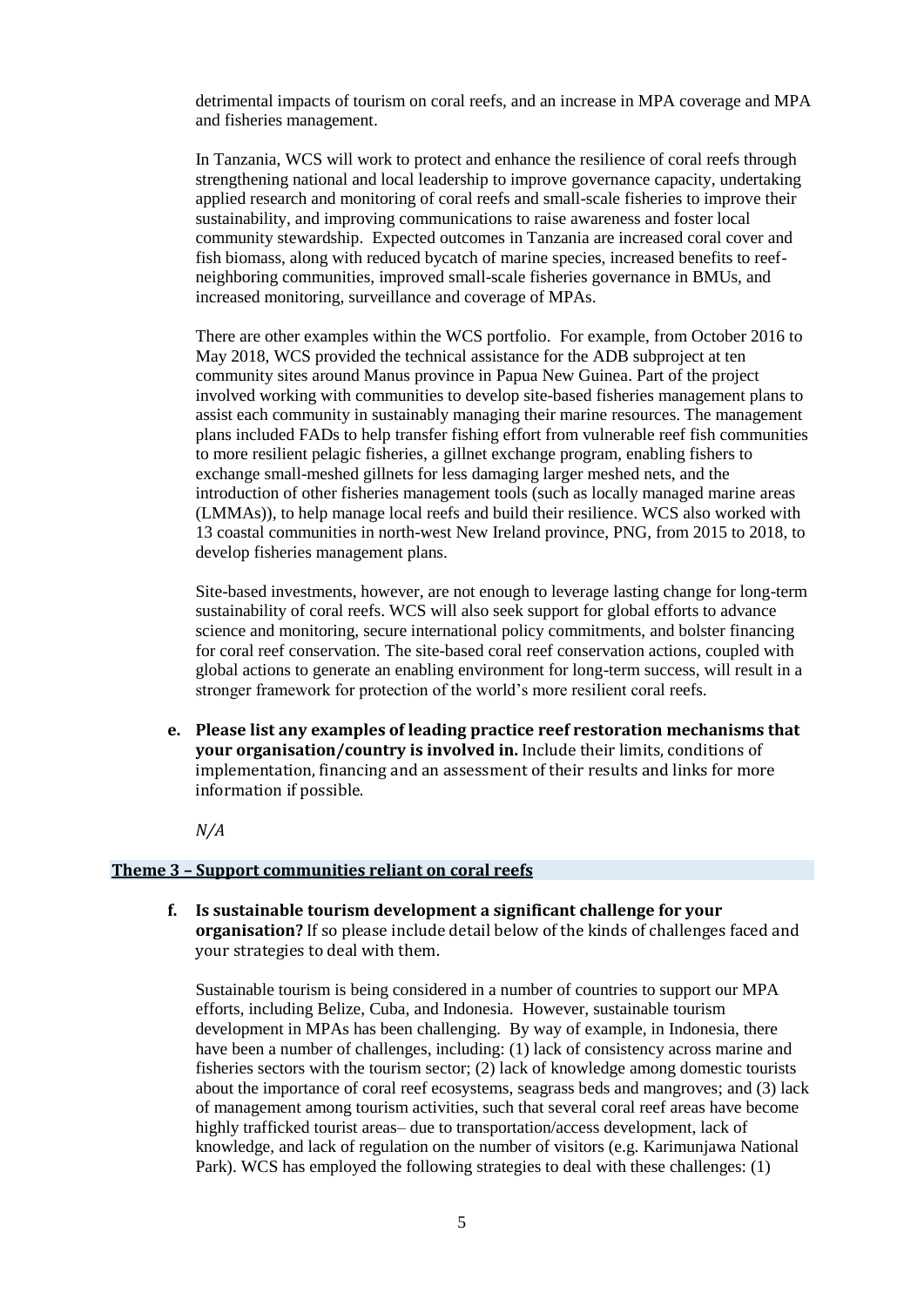conduct a study on the carrying capacity of tourism activities inside the MPA; (2) synchronize planning through facilitation of all relevant stakeholders to develop sustainable tourism planning inside of the MPA; and (3) facilitate and strengthen local communities on eco-tourism.

# **g. Is your organisation involved in activities to raise awareness and encourage action to support communities reliant on coral reefs?** Please include details below.

WCS works with local communities and governments to build co-management systems where communities, fishers, and governments work together to manage their local fish stocks in coral reef habitats. In Madagascar in the Southwest Seascape, WCS has been working with local communities since 2007 to sustainably manage small-scale fisheries. More recently, WCS-support pilot initiatives to link community aquaculture farmers to private sector partners have proven extremely successful and offer hope for future alternative activities that will relieve pressure on reef fisheries. In Antongial Bay Seascape in Madagascar, increased involvement of all local communities in marine resource management is key to ensuring the improved conditions of the marine's resource. WCS will work to increase the number of LMMAs in the Bay thus increasing overall coverage and reducing leakage of impacts between sites as well as reinforcing the government of existing ones. WCS will conduct broad communications campaigns on the objectives and benefits of marine resource management. This will contribute to increasing inclusiveness through more representative membership of LMMA management associations including households partially or slightly reliant on fisheries, resulting in a greater sharing of benefits of management and ensuring their longer-term sustainability. WCS will continue to work with local communities in Madagascar and beyond to help encourage action to protect coral reefs.

# **Theme 4 – Help to reduce anthropogenic threats to coral reefs, particularly those that occur at a global or regional scale**

#### **h. What activities is your organisation involved in to elevate awareness of the global nature of the threat of climate change to coral reefs?** Please include details below

WCS operates four zoos and the New York Aquarium in New York City, which collectively attract four million people each year. The New York Aquarium features many exhibits that showcase coral from around the world. Specifically in the Aquarium's newest exhibit, our Ocean Wonders: Sharks!, the Coral Tunnel features corals and reef fish from the Indo-Pacific. Other exhibits, including the New York Bight tank and Canyon's Edge, have models of deep sea corals, and the NY Seascape Gallery highlights WCS's work to protect deep sea coral. The New York Aquarium is also rebuilding many of its exhibits after Hurricane Sandy in 2012, which destroyed much of the Aquarium. New exhibits will be rebuilt, and will reimagine marine exhibits, with the message of conservation and engagement. All told, these exhibits will attract one million visitors annually, and through state-of-the-art interactive exhibits, WCS will continue to engage visitors through online and social media platforms.

In addition, as noted elsewhere in this report for IYOR, WCS maintains an active traditional and social media presence, to complement its visitor audience, in order to reach millions more through print and online media outlets.

**i. Has your organisation made any progress in dealing with destructive fishing and trade?** Please include details below.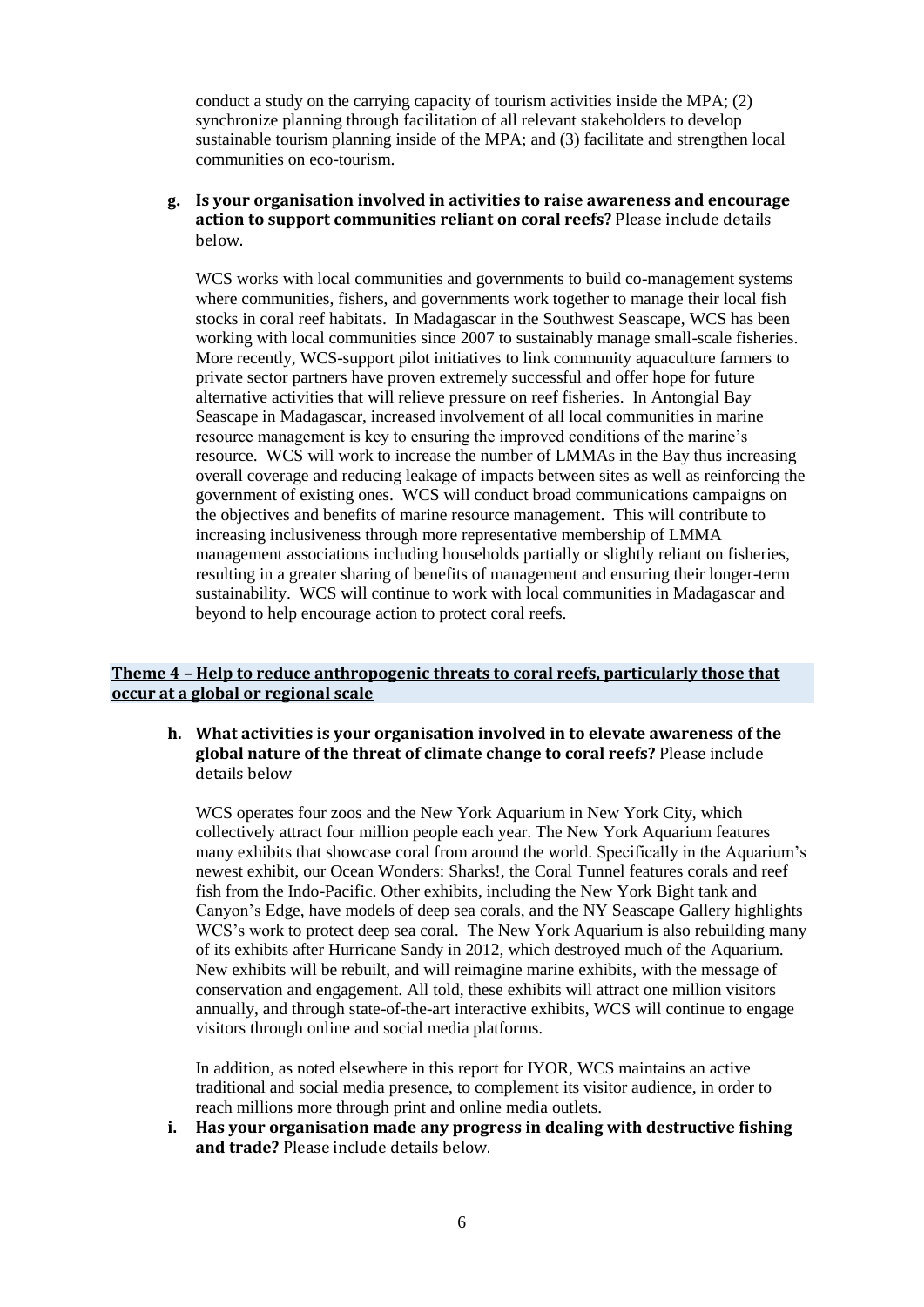WCS works closely with local communities and governments in a number of countries, including Belize, Kenya, Madagascar, Indonesia, PNG, Solomon Islands and Fiji, to decrease destructive fishing practices. For example, in Indonesia, WCS performed socioeconomic monitoring that was aimed to assess human well-being and their socioeconomic condition, to understand what social outcomes have resulted from MPA establishment and to learn what works or not. Based off these monitoring results, WCS was able to create new baselines for MPAs. Going forward, WCS will be able to recommend improvements to local fisheries management systems, and to develop fisheries co-management in each MPA.

#### **j. Has your organisation made any progress in dealing with marine debris?**  Please include details below.

In 2018, WCS's New York Aquarium launched Give A Sip, a campaign to support a bill to ban the use of single-use plastic straws in New York City. With our support, New York City Council Member Rafael L. Espinal, Jr., introduced legislation (Int. 936) that seeks to significantly reduce single-use plastic straws in NYC waste stream by preventing NYC food establishments from offering consumers single-use beverage straws or stirrers made of plastic or other non-biodegradable materials. The bill does allow food service establishments to offer biodegradable and reusable straws, and has built-in exceptions for people with disabilities or medical needs requiring a single-use plastic straw.

To date, beyond phasing out plastic straws, cold-drink lids, and bags in our parks, we secured support for the ban from over 178 commercial partners and nearly 150,000 individuals and growing. Leading by example, WCS also eliminated single-use plastic straws (as well as plastic shopping bags and cold-cup lids) and now offers paper straws upon request at all five New York City based parks. In practice, this eliminated 750,000 single-use plastic straws from the waste stream in 2018.

For World Ocean's Day in 2017, WCS launched a 30-Day Plastics Challenge to reduce use of single-use disposable plastics, and to bring attention to the fact that, by some estimates, a staggering 5 trillion pieces of plastic are currently floating in the world's oceans.

# **3. Would you like to report on your activities during the ICRI GM?** Please give details below.

Caleb McClennen will be representing WCS at the ICRI GM and can report on WCS activities.

**4. International events.** Please list any upcoming international events relevant to ICRI which someone from your organisation plans to attend in 2018-2019.

|  | <b>X</b> ICRI GM, Monaco, 5-7 Dec 2018 |  |  |  |
|--|----------------------------------------|--|--|--|
|--|----------------------------------------|--|--|--|

□ Conference of the Parties to the United Nations Framework Convention on Climate Change, 3-14 Dec 2018

□ Reef Futures 2018: A Coral Restoration and Intervention-Science Symposium, Florida, 10-14 Dec 2018

☐Global World Heritage Marine Managers meeting, Alaska, US, 26-31 May 2019

Other: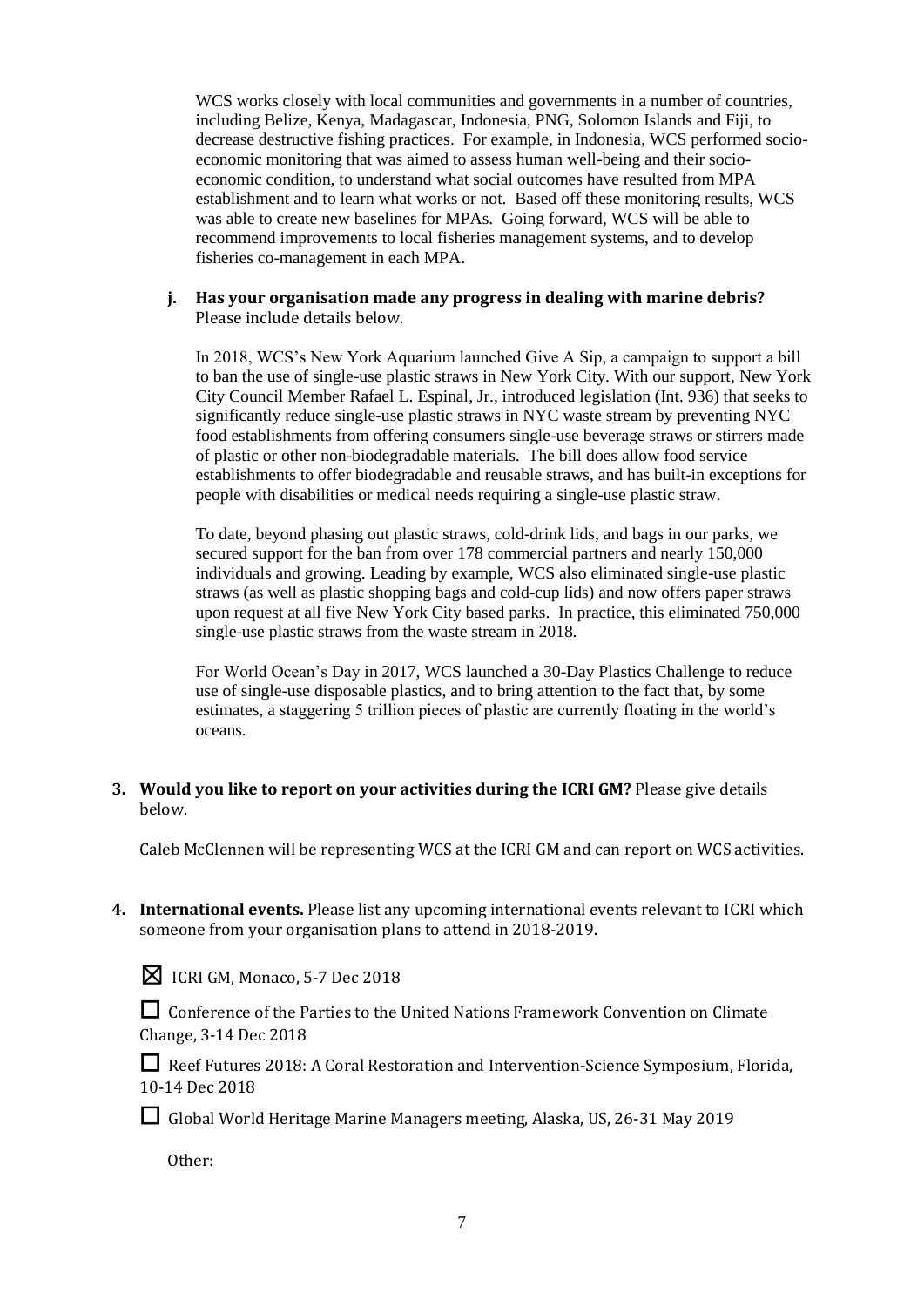**5. Publications.** Please list relevant publications and reports you have released during this reporting period.

WCS scientists seek to publish the results of their research in peer-review journals and reports, and present findings at scientific meetings. Although not all marine, WCS reported over 400 citations in 2015 and 440 citations in 2016 that included WCS scientists. Below is a small selection of coralrelated publications from 2018 by WCS scientists and staff:

Beyer, H. L., E. V. Kennedy, M. Beger, C. A. Chen, J. E. Cinner, **E. S. Darling**, C. M. Eakin, R. D. Gates, S. F. Heron, N. Knowlton, D. O. Obura, S. R. Palumbi, H. P. Possingham, M. Puotinen, R. K. Runting, W. J. Skirving, M. Spalding, K. A. Wilson, S. Wood, J. E. Veron and O. Hoegh-Guldberg (Early View). ["Risk-sensitive planning for conserving coral reefs under rapid climate](http://dx.doi.org/10.1111/conl.12587)  [change."](http://dx.doi.org/10.1111/conl.12587) *Conservation Letters*: e12587. 10.1111/conl.12587

Villon, S., D. Mouillot, M. Chaumont, **E. S. Darling**, G. Subsol, T. Claverie and S. Villéger (Preprint). ["A Deep learning algorithm for accurate and fast identification of coral reef fishes in](https://doi.org/10.7287/peerj.preprints.26818v1)  [underwater videos.](https://doi.org/10.7287/peerj.preprints.26818v1)" *PeerJ Preprints***6**: e26818v26811. 10.7287/peerj.preprints.26818v1

Cinner, J. E., E. Maire, C. Huchery, M. A. MacNeil, N. A. J. Graham, C. Mora, **T. R. McClanahan**, M. L. Barnes, J. N. Kittinger, C. C. Hicks, **S. D'Agata**, A. S. Hoey, G. G. Gurney, D. A. Feary, I. D. Williams, M. Kulbicki, L. Vigliola, L. Wantiez, G. J. Edgar, R. D. Stuart-Smith, S. A. Sandin, A. Green, M. J. Hardt, M. Beger, A. M. Friedlander, S. K. Wilson, E. Brokovich, A. J. Brooks, J. J. Cruz-Motta, D. J. Booth, P. Chabanet, C. Gough, M. Tupper, S. C. A. Ferse, U. R. Sumaila, **S. Pardede** and D. Mouillot (2018). ["Gravity of human impacts mediates coral reef conservation](https://doi.org/10.1073/pnas.1708001115)  [gains.](https://doi.org/10.1073/pnas.1708001115)" *Proceedings of the National Academy of Sciences* **115**(27): E6116-E6125. 10.1073/pnas.1708001115

**Darling, E. S.** and I. M. Cote (2018). "Seeking resilience in marine ecosystems With recovery [windows closing, how can reef corals resist climate change?"](http://dx.doi.org/10.1126/science.aas9852) *Science* **359**(6379): 986-987.

Delevaux, J. M. S., R. Whittier, K. A. Stamoulis, L. L. Bremer, **S. Jupiter**, A. M. Friedlander, M. Poti, G. Guannel, N. Kurashima, K. B. Winter, R. Toonen, E. Conklin, C. Wiggins, A. Knudby, W. Goodell, K. Burnett, S. Yee, H. Htun, K. L. L. Oleson, T. Wiegner and T. Ticktin (2018). ["A linked](https://doi.org/10.1371/journal.pone.0193230)  [land-sea modeling framework to inform ridge-to-reef management in high oceanic islands.](https://doi.org/10.1371/journal.pone.0193230)" *PLOS ONE* **13**(3): e0193230.

Delevaux, J. M. S., **S. D. Jupiter**, K. A. Stamoulis, L. L. Bremer, A. S. Wenger, R. Dacks, P. Garrod, K. A. Falinski and T. Ticktin (2018). ["Scenario planning with linked land-sea models inform where](https://doi.org/10.1038/s41598-018-29951-0)  [forest conservation actions will promote coral reef resilience.](https://doi.org/10.1038/s41598-018-29951-0)" *Scientific Reports* **8**(1): 12465. 10.1038/s41598-018-29951-0

Delevaux, J., K. Winter, **S. Jupiter**, M. Blaich-Vaughan, K. Stamoulis, L. Bremer, K. Burnett, P. Garrod, J. Troller and T. Ticktin (2018). ["Linking Land and Sea through Collaborative Research to](https://doi.org/10.3390/su10093147)  [Inform Contemporary applications of Traditional Resource Management in](https://doi.org/10.3390/su10093147)  [Hawai'i.](https://doi.org/10.3390/su10093147)" *Sustainability* **10**(9): 3147. 10.3390/su10093147

Doria, C. R. C., F. Duponchelle, M. A. L. Lima, A. Garcia, F. M. Carvajal-Vallejos, C. C. Méndez, M. F. Catarino, C. E. d. C. Freitas, B. Vega, **G. Miranda-Chumacero** and P. A. Van Damme (2018). ["Review of Fisheries Resource Use and Status in the Madeira River Basin \(Brazil, Bolivia, and Peru\)](https://doi.org/10.1080/23308249.2018.1463511)  [Before Hydroelectric Dam Completion.](https://doi.org/10.1080/23308249.2018.1463511)" *Reviews in Fisheries Science & Aquaculture* **26**(4): 494-514 10.1080/23308249.2018.1463511

Fischbach, J. R., D. Knopman, H. Smith, P. Orton, **E. W. Sanderson**, **K. Fisher**, N. Moray, A. Friedberg and A. Parris (2018). [Building Resilience in an Urban Coastal Environment: Integrated,](https://www.rand.org/pubs/research_reports/RR2193.html)  [Science-Based Planning in Jamaica Bay, New York.](https://www.rand.org/pubs/research_reports/RR2193.html) Santa Monica, CA, RAND Corporation**:** 96p.